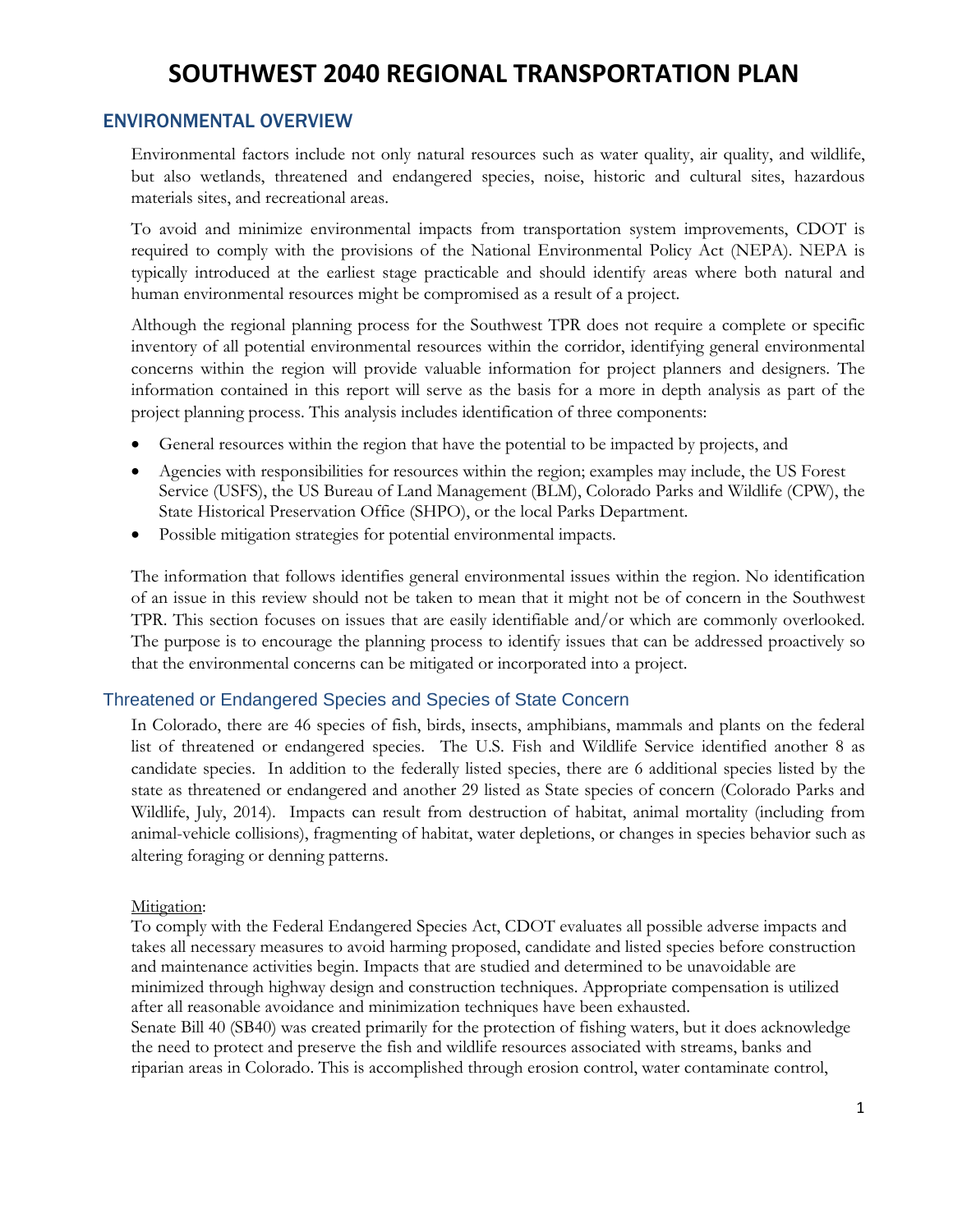discharge conditions, construction procedures, vegetation manipulation and noxious weed control. These measures, when properly used, can ensure that Colorado waters remain conducive to healthy and stable fish and wildlife populations which depend on the streams of Colorado.

The Migratory Bird Treaty Act (MBTA) protects all birds native to North America, with the exception of non-migratory upland game birds (e.g. quail, grouse, pheasant, turkey, etc.) and non-native birds (e.g., House Sparrow, European Starling, Rock Dove (common pigeon), and Eurasian Collared Doves). The MBTA states that it is "unlawful to pursue, hunt, take, capture, kill, possess, sell, purchase, barter, import, export, or transport any migratory bird, or any part, nest, or egg or any such bird." The MBTA currently protects over 800 species of birds that occur in the U.S. CDOT has developed a set of specifications (Spec. 240) that are designed to protect migratory birds and comply with act.

## Threatened or Endangered Species and Species of State Concern

In Colorado, there are 46 species of fish, birds, insects, amphibians, mammals and plants on the federal list of threatened or endangered species. The U.S. Fish and Wildlife Service identified another 8 as candidate species. In addition to the federally listed species, there are 6 additional species listed by the state as threatened or endangered and another 29 listed as State species of concern (Colorado Parks and Wildlife, July, 2014). Impacts can result from destruction of habitat, animal mortality (including from animal-vehicle collisions), habitat fragmentation, water depletions, or changes in species behavior such as altering foraging or denning patterns.

#### Mitigation:

To comply with the federal Endangered Species Act, CDOT evaluates all possible adverse impacts and takes all necessary measures to avoid harming proposed, candidate and listed species before construction and maintenance activities begin. Impacts that are studied and determined to be unavoidable are minimized through highway design and construction techniques. Appropriate compensation is utilized after all reasonable avoidance and minimization techniques have been exhausted.

### Wildlife Linkages

To identify and prioritize these vital linkages in Colorado, the Colorado Department of Transportation (CDOT) used funds from an FHWA streamlining grant to launch a collaborative scientific effort called Linking Colorado's Landscapes. The CDOT asked the Southern Rockies Ecosystem Project (SREP), a non-profit conservation organization in Denver, to spearhead the effort and recommend mitigation measures. The SREP was uniquely positioned to lead the project because of its comprehensive database of wildlife and migration patterns in the Southern Rockies, and the organization could expand on CDOT's earlier work in identifying 13 key wildlife-crossing areas in the I-70 transportation corridor.

SREP held a series of interagency workshops in which participating environmental experts analyzed the effects of habitat fragmentation and restricted wildlife movement in Colorado. They identified and evaluated 176 wildlife linkages across the state, assigning "high priority" status to 23 linkages recognized as more important for both wildlife and safety. Of these prioritized linkages, 12 were identified for further study. These were located on stretches of seven highways, including U.S. 550 and U.S. 160 in the Southwest TPR.

Workshop participants used a "landscape approach" which considered land use and other regional factors. They were aided habitat connectivity models developed by Colorado State University for deer,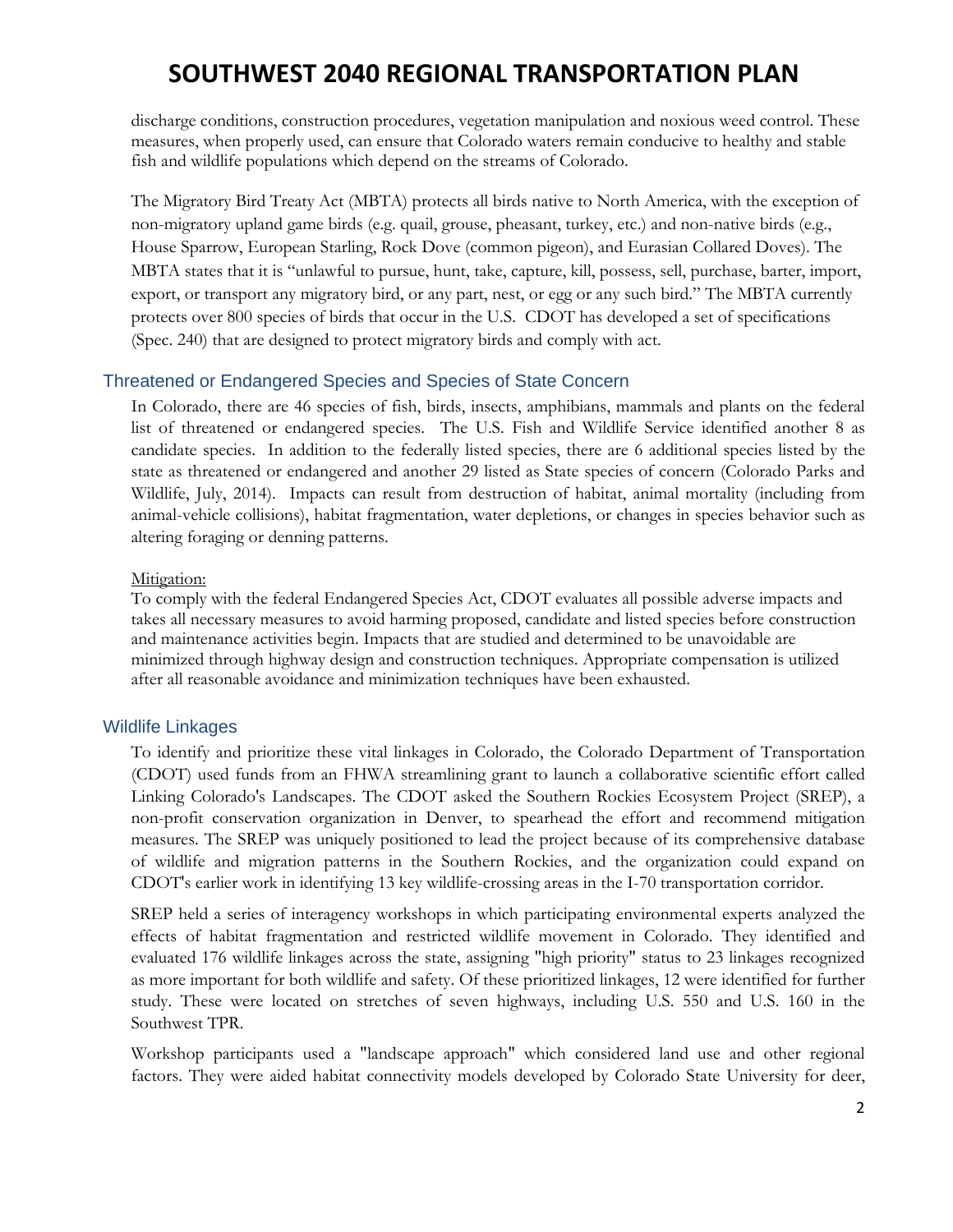elk, bobcat, black bear, Canada lynx, and mountain lion.

Next, SREP staff visited and inventoried the linkages at points where they were bisected by highways. At the same time, Colorado State researchers developed geographic information system computer models of the landscapes important for wildlife movement.

The collected information was then combined with animal-vehicle collision statistics, traffic densities, land ownership, zoning, and other transportation-planning information, to enable the final recommendations phase. Together, SREP, CDOT, Colorado Parks and Wildlife, The Nature Conservancy, and the U.S. Forest Service, identified site-specific recommendations for immediate and future use. For more information, see http://www.fhwa.dot.gov/ENVIRONMENT/ecosystems/.

### Air Quality

The Colorado Air Quality Control Commission, a division of the Colorado Department of Health and Environment (CDPHE), is responsible for developing and adopting a regulatory program to protect and improve air quality in Colorado. Typically, the commission is involved in the maintenance of the regulations through modification and revision. Much of the air quality management program currently is in place and has been adopted over time. New programs occasionally are considered by the commission. The commission oversees the implementation of the air quality programs. The commission is responsible for hearing appeals of the Air Pollution Control Division's implementation of the programs through permit terms and conditions and enforcement actions. Colorado's air quality management program regulates air pollutant emissions from stationary industrial sources, cars and light duty trucks, burning practices, street sanding and sweeping activities, and the use of prescribed fire. The air quality program also is focused on visibility, odor and transportation planning impacts to future air quality.

The Colorado Air Quality Control Commission distributed a "2012 Air Quality Data Report" from the Air Pollution Control Division addressing air quality issues and attainment designations in the state of Colorado. When discussing air quality in Colorado, the Air Quality Control Commission separates the state into six regions to more clearly address each region's air quality conditions and activities. The Southwest TPR falls within the Western Slope air quality region. Within the Southwest TPR, pollutants originate primarily from motor vehicle emissions, wood burning, street sanding operations, particulate matter (PM)10 emissions from unpaved roads, and construction activities.

During the 1970s and 1980s, the U.S. Environmental Protection Agency (EPA) designated many Colorado cities and towns as nonattainment areas because the areas violated nationwide air quality standards, including Pagosa Springs for  $PM_{10}$ . By the mid-1990s, all these areas started coming into compliance with the various standards and were re-designated. Pagosa Springs reached attainment/maintenance status for  $PM$ <sub>10</sub> in 2001.

These re-designations are made possible by cleaner air, and through development and implementation of air quality management plans known as State Implementation Plans (SIPs). These plans describe the nature of the air quality problems and the probable causes. The plans show projections of future pollutant levels and identify strategies to reduce these pollutants to acceptable levels.

Air quality concerns in this region are primarily from the impacts of a recent surge in energy development. In the 1990s, air quality concerns primarily were related to woodstoves, unpaved roads and street sanding. These "area" sources were addressed in many Western Slope communities and are no longer as significant as the impacts from energy development, including direct emissions, support service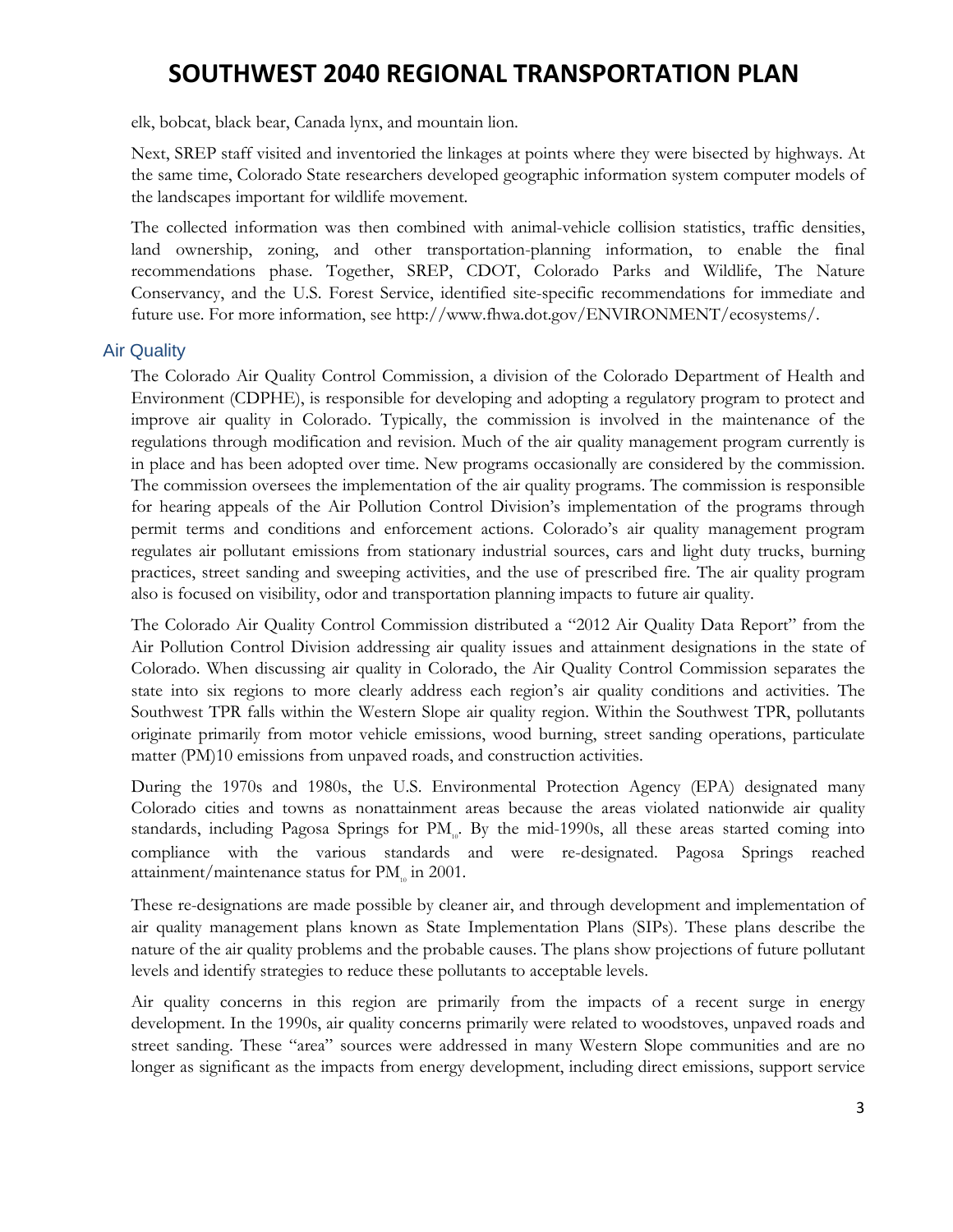impacts and associated growth. Controlled and uncontrolled burns are a significant source of air pollution in this region.

Many communities in the Western Slope have taken aggressive action to control residential burning emissions by adopting either mandatory or voluntary control measures during winter seasons. Increased awareness of visibility impacts and fine particle levels spurred the installation of new air monitoring equipment to gauge those impacts. The region also has a number of local agencies that conduct air quality control programs.

The Congestion, Mitigation, and Air Quality (CMAQ) program, jointly administered by the FHWA and the Federal Transit Administration (FTA), is one source of funds for transportation control measures employed for the purposes of reducing congestion and improving air quality. In a successful effort to control PM<sub>10</sub> emissions, Pagosa Springs has utilized CMAQ funding for paving and sweeping, and is now in compliance with emissions standards.

In order to comply with the Clean Air Act (CAA), the State of Colorado adopted the following standards/regulations that relate to transportation projects, which in turn apply to the Southwest TPR:

- Ambient Air Quality Standards Regulation This regulation established ambient air quality standards for the state and dictates monitoring procedures and data handling protocols. It also identified nonattainment areas in the state, which have historically violated federal and state air quality standards.
- State Implementation Plan Specific Regulations This regulation defines specific requirements concerning air quality control strategies and contingency measures for non-attainment areas in the state.
- Transportation Conformity, Reg. No. 10 This regulation defines the criteria the Colorado Air Quality Control Commission uses to evaluate the consistency between state air quality standards/objectives, and transportation planning and major construction activities across the state, as defined in the state implementation plans.
- Street Sanding & Sweeping, Reg. No. 16 This regulation sets specific standards for street sanding and sweeping practices.

## Pagosa Springs

Pagosa Springs was formerly a non-attainment area for PM<sub>10</sub>, but is now in compliance, largely due to ongoing paving and street sweeping programs made possible through the CMAQ program.

## Durango At Risk Area

The CDOT Office of Environmental Services identified communities "at risk" for poor air quality in draft documents dated April 1998. The basis for the identifications is the 1996-97 Air Quality Control Commission Report to the public, CDOT traffic data, and the observations of CDOT regional personnel. Specific criteria were used to identify communities "at risk" for poor air quality. The criteria include a combination of:

- Monitored elevated particulate matter PM<sub>10</sub> levels
- Recent significant growth in winter VMT
- A location with similar meteorology to an area that has experienced elevated  $PM_{10}$  levels
- Upwind of coal-fired power plants located in New Mexico
- Local concern over air quality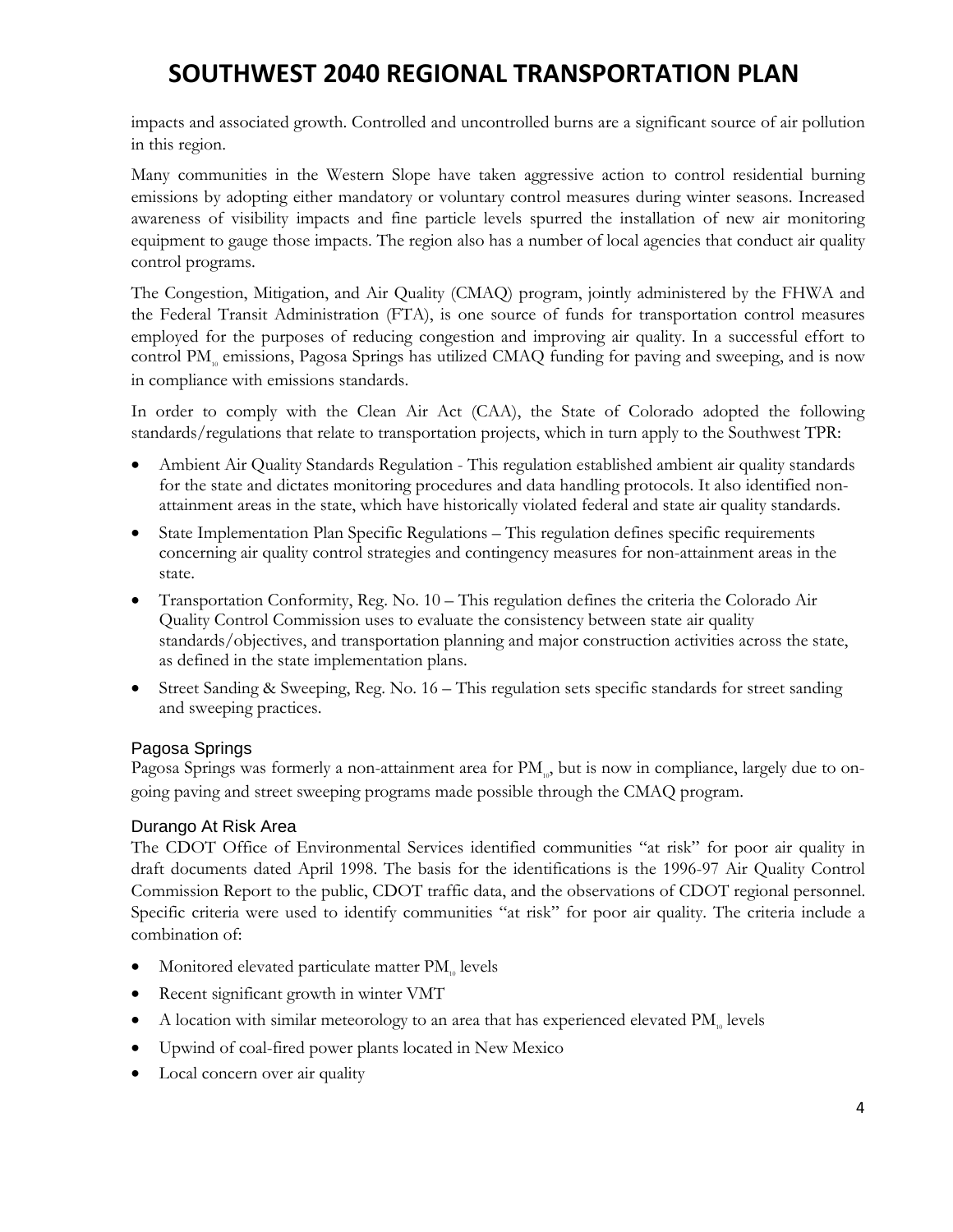While the identified areas do not currently violate federal air quality standards, CDOT wants to ensure that sensible steps are taken to prevent unacceptable air pollution. Durango has been identified to be "at risk" for becoming a non-attainment area because of high VMT growth and elevated PM<sub>10</sub> values.

Despite the current status that does not exceed federal standards, the impacts of proposed transportation projects in Durango should be considered.

### Water Quality/Wetlands

Four major river basins are located within Colorado: Colorado, Missouri, Rio Grande, and the Arkansas. Within these basins are numerous creeks, tributaries, and ditches; as well as lakes, floodplains, and wetlands. Multiple tributaries of the Colorado are present in the Southwest TPR, including the Animas, San Juan, Florida, Los Pinos and Piedra Rivers. The Water Pollution Control Act of 1972, later amended to include the Clean Water Act (CWA), protects the waters of the TPR. This Act promulgated the National Pollution Discharge Elimination System (NPDES) and created water discharge standards which include maintaining the chemical, physical and biological integrity of the nation's waters. Protection of these waters is done through regulatory review and permits. Any water quality permits required for transportation projects must be obtained through the Colorado Department of Public Health and Environment, which administers the CWA for the U.S. Environmental Protection Agency.

#### Mitigation:

Some transportation projects that occur near highly sensitive water bodies, such as drinking water sources or impaired streams, can be required to implement best management practices to ensure that degradation of the water body does not occur.

Impacted wetlands are required to be mitigated on at least a 1:1 basis. For example, if five acres of wetlands are impacted, then five acres of wetlands must be replaced. The replacement wetlands are typically created as close to the impacted wetlands as possible and perform the same ecological and societal functions as the impacted wetlands. Wetland banks are becoming more prevalent and are available to purchase credits to replace impacted wetlands, if they are both in the same watershed.

### **Noise**

The FHWA Noise Abatement Criteria (NAC) define noise levels which, if approached or exceeded, require noise abatement consideration. FHWA requires all states to define at what value a predicted noise level approaches the NAC, thus resulting in a noise impact. CDOT has defined "approach" as 1dBA less than the FHWA NAC for use in identifying traffic noise impacts in traffic noise analyses.

Noise abatement guidelines also state that noise abatement must be considered when the noise levels "substantially exceed the existing noise levels." This criterion is defined as increases in the L(eq) of 10.0 dBA or more above existing noise levels.

As existing higher-speed transportation facilities are widened or new facilities are constructed noise becomes a greater issue. Noise can also be an issue for lower-speed facilities where steep grades or a high percentage of trucks exist. As a result of potential impacts, a noise analysis is required for all projects involving federal funding that meet criteria for projects likely to cause noise impacts.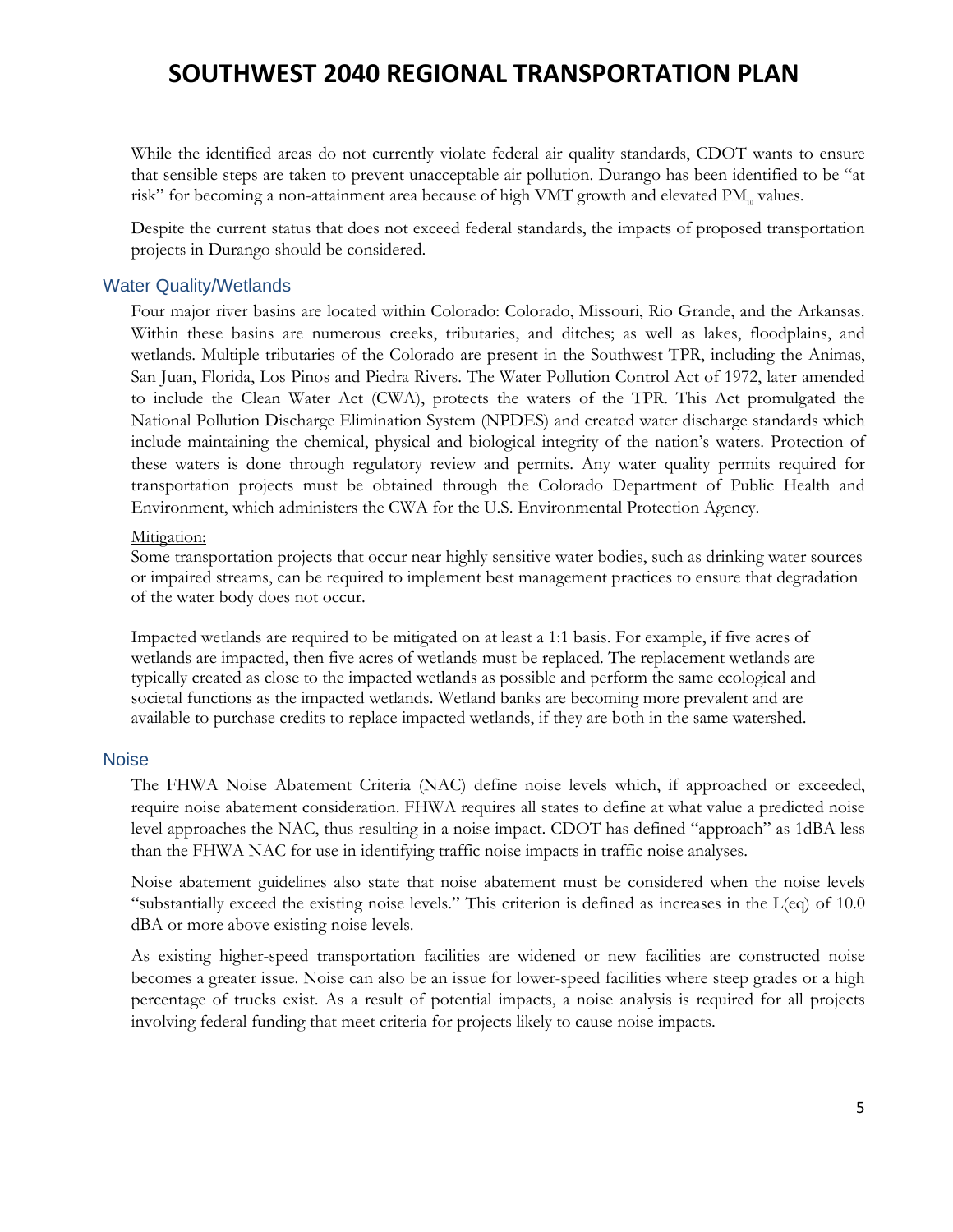#### Mitigation:

If noise impacts exceed the FHWA criteria, mitigation is evaluated based on its feasibility and reasonableness. Common noise mitigation techniques include walls and earthen berms separating traffic from other land uses.

#### Historical/Archaeological Sites

Section 106 of the National Historic Preservation Act (NHPA) sets forth the process that federal agencies and their designated representatives must follow when planning undertakings that have the potential to affect significant historical and archaeological resources, known collectively as "historic properties." Typical historic resources include buildings, residential neighborhoods, commercial districts, agricultural complexes, bridges, canals, ditches, reservoirs, railroad lines and landscapes. Archaeological sites include surface scatters of chipped stone, ground stone or ceramic artifacts, architectural and non-architectural features (e.g., pit houses and fire hearth remains, respectively), or any area exhibiting evidence of intact subsurface cultural materials. More information on properties presently on or determined eligible for the National Register of Historic Properties is available on the website of History Colorado (formerly the Colorado Historical Society) at http://www.historycolorado.org/oahp.

#### Mitigation:

The State Historic Preservation Officer (SHPO) must be consulted to determine if sites that have not been entered into the National Register of Historic Places are eligible for inclusion on that list. The SHPO must also be consulted to determine the effects projects may have on historic properties. In addition, over 40 Native American tribes have a historic interest in various parts of Colorado. The NHPA mandates that FHWA and CDOT consult with Native American tribes during the planning of federal-aid transportation projects both on and off Indian Reservations.

#### Paleontological Resources

Paleontological resources are non-renewable resources that include fossils (defined as the remains or traces of once-living organisms preserved in the geological record, generally more than 10,000 years old), some subfossil remains, and the geological context in which fossil or sub-fossil remains are found. Some fossils found in Colorado include the bones and tracks of vertebrates such as dinosaurs and mammoths, shells of marine invertebrates such as ammonites, and leaf impressions of prehistoric plants. Although paleontological resources specifically exclude any remains which are found in a human-oriented or archaeological context, they are protected under many of the same federal and state regulations as archaeological resources. Regulations specific to paleontological resources include the Paleontological Resources Preservation Act (PRPA) of 2009.

Colorado is very rich in paleontological resources, but the density of those resources varies depending on the geology of the specific area being studied. For this reason, the first step in determining the paleontological sensitivity of a project area is to check its geology based on the best available maps. If the project will be disturbing sensitive geologic units, a search of museum records and a pedestrian survey of the project area are conducted to determine whether any previously identified or new fossil localities, respectively, will be disturbed. Clearance or mitigation will then be recommended at the discretion of the trained and permitted paleontologist conducting the search and survey.

#### Mitigation:

If the project will be disturbing sensitive geologic units, a search of museum records and a pedestrian survey of the project area are conducted to determine whether any previously identified or new fossil